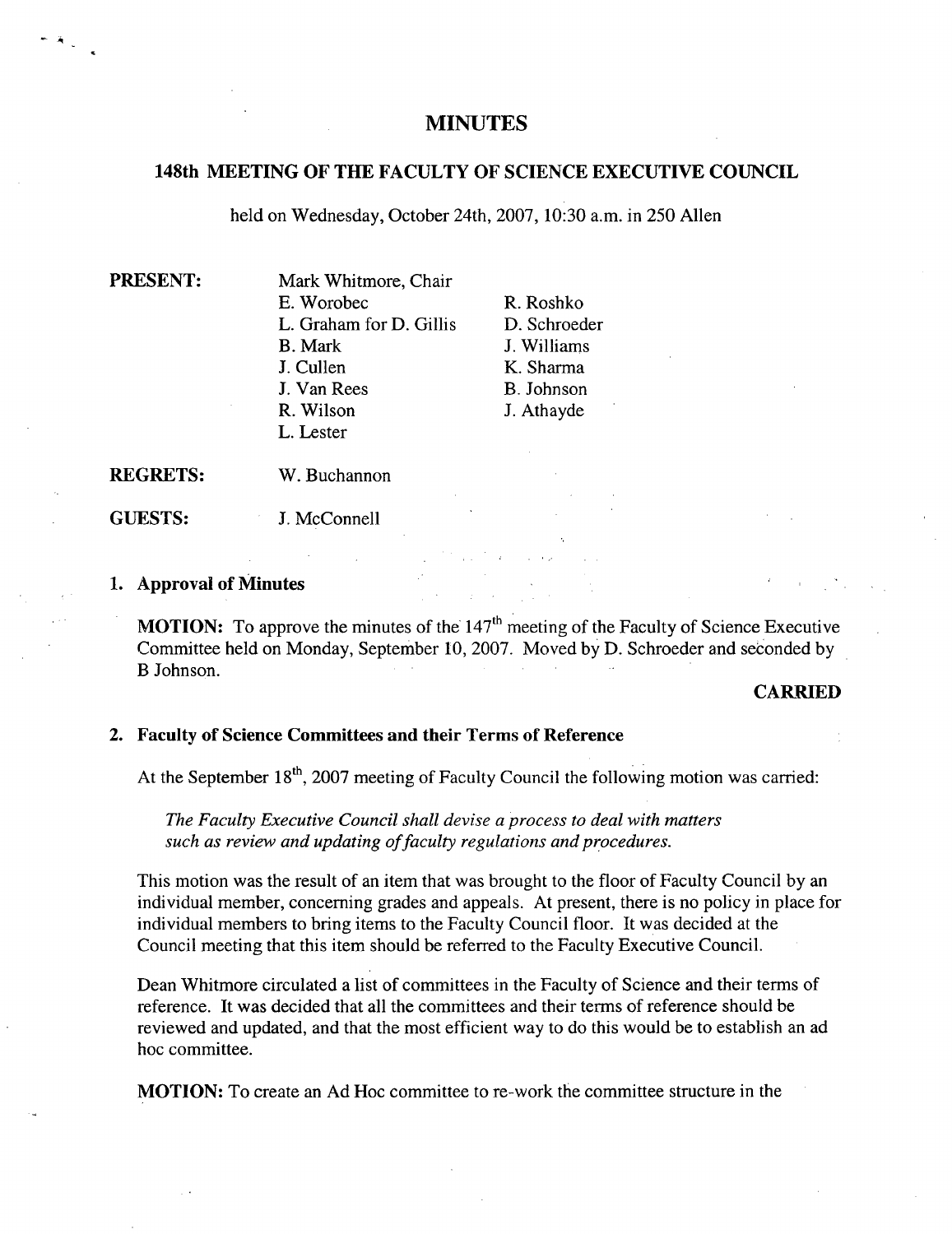Faculty of Science ensuring the composition of the committee has members of the Faculty Executive Council and a member to be appointed by the Science Students Association. Moved by John Van Rees and seconded by Joe Williams.

#### **CARRIED**

The composition of the Ad Hoc committee was decided on. Members will be John Van Rees, Betty Worobec, Joan McConnell, Norm Hunter, Brian Macpherson and a student representative.

**The** question that was raised regarding a student representative on the Committee on Student Standing will be referred to this Ad Hoc committee.

### **3. Student Access to Final Exams During the Appeal Period**

The question of whether students should be allowed access to final exams during the appeal process, which was originally brought to the Faculty Council floor, was discussed at length. Four possible scenarios for resolving this and similar issues came up.

a) Appoint an ad hoc committee and set this question aside for the time being.

b) Deal with this matter now and refer it to an appropriate existing committee.

c) Refer it back to the department for recommendation.

d) Make a decision at the Faculty Executive Council.

**MOTION:** To appoint an Ad Hoc Committee consisting of the existing members of the Student Standing Committee plus one member to be appointed by the Science Students Association.. The current Chair of the Committee on Student Standing will Chair the Ad Hoc committee. Moved by Joe Williams and seconded by John Van Rees.

#### **CARRIED**

## **4. Other Business**

 $\mathbb{R}^n$  .

There was no other business to discuss.

Meeting adjourned at 12:00 p.m.